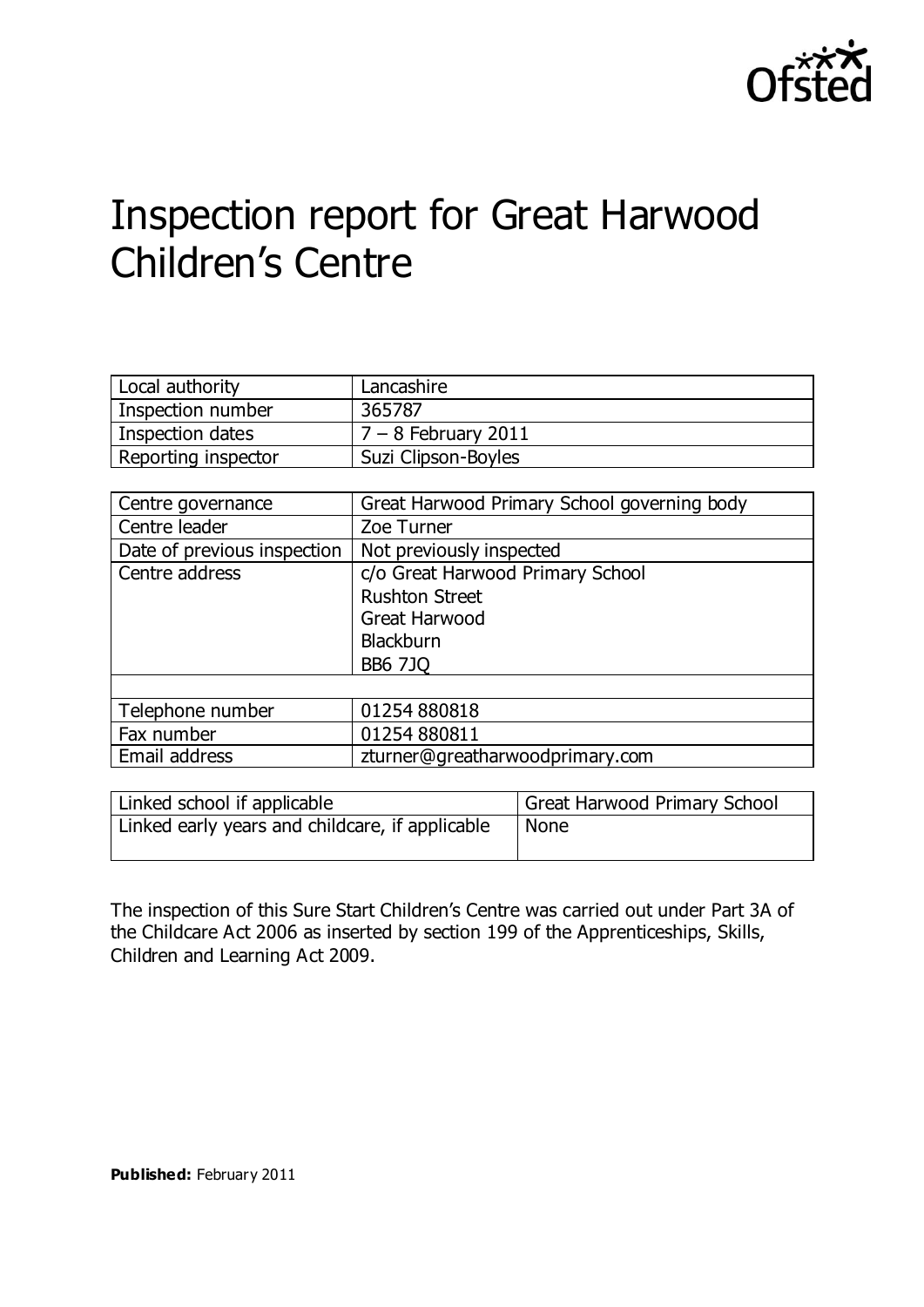

## **Introduction**

The inspection addresses the centre's contribution to:

- $\blacksquare$  facilitating access to early childhood services by parents, prospective parents and young children
- maximising the benefit of those services to parents, prospective parents and young children
- $\blacksquare$  improving the well-being of young children.

The report is made to the local authority and a copy is sent to the children's centre. The local authority may send the report to such persons it considers appropriate and must arrange for an action plan to be produced in relation to the findings in this report.

This inspection was carried out by an additional inspector and an early years inspector. They held meetings with: children; parents; the headteacher; staff from the centre; a representative from the local authority; childminders; the manager of the centre's partner day-care nursery; health and social care professionals and other partners from other organisations.

They observed the centre's work, and looked at a range of relevant documentation.

## **Information about the centre**

The centre opened in 2007, as part of the phase two programme, to deliver the full core offer. At that time, it operated from rooms in Great Harwood Primary School. It moved into new purpose-built premises on a site opposite the school in September 2008. The headteacher of the school is also the head of centre, but the day-to-day running of the centre is managed by the assistant head of centre. The centre does not provide day-care, but is linked to Little Cheeky Monkeys private day-care nursery. The centre's childminding network has 13 childminders registered and has been awarded the National Childminding Association (NCMA) Come First quality status. The centre is governed by the school's governing body, via one of its subcommittees. The local authority supports and monitors the effectiveness of the centre's performance.

The centre serves an area surrounding and including a small semi-rural town between Blackburn and Accrington. There are pockets of deprivation that fall within the top 30% nationally. Overcrowding and low levels of literacy and numeracy are of particular concern, and unemployment is above national levels at 20%. Around one fifth of families rely on benefits, and of those who are in employment many are on low incomes. The population of the area is predominantly of White British heritage. Around 18% of the reach population is Pakistani, many of whom are first generation, and there are an increasing number of families from Eastern Europe, in particular Poland. Many children have skills below the levels expected for their age on entry to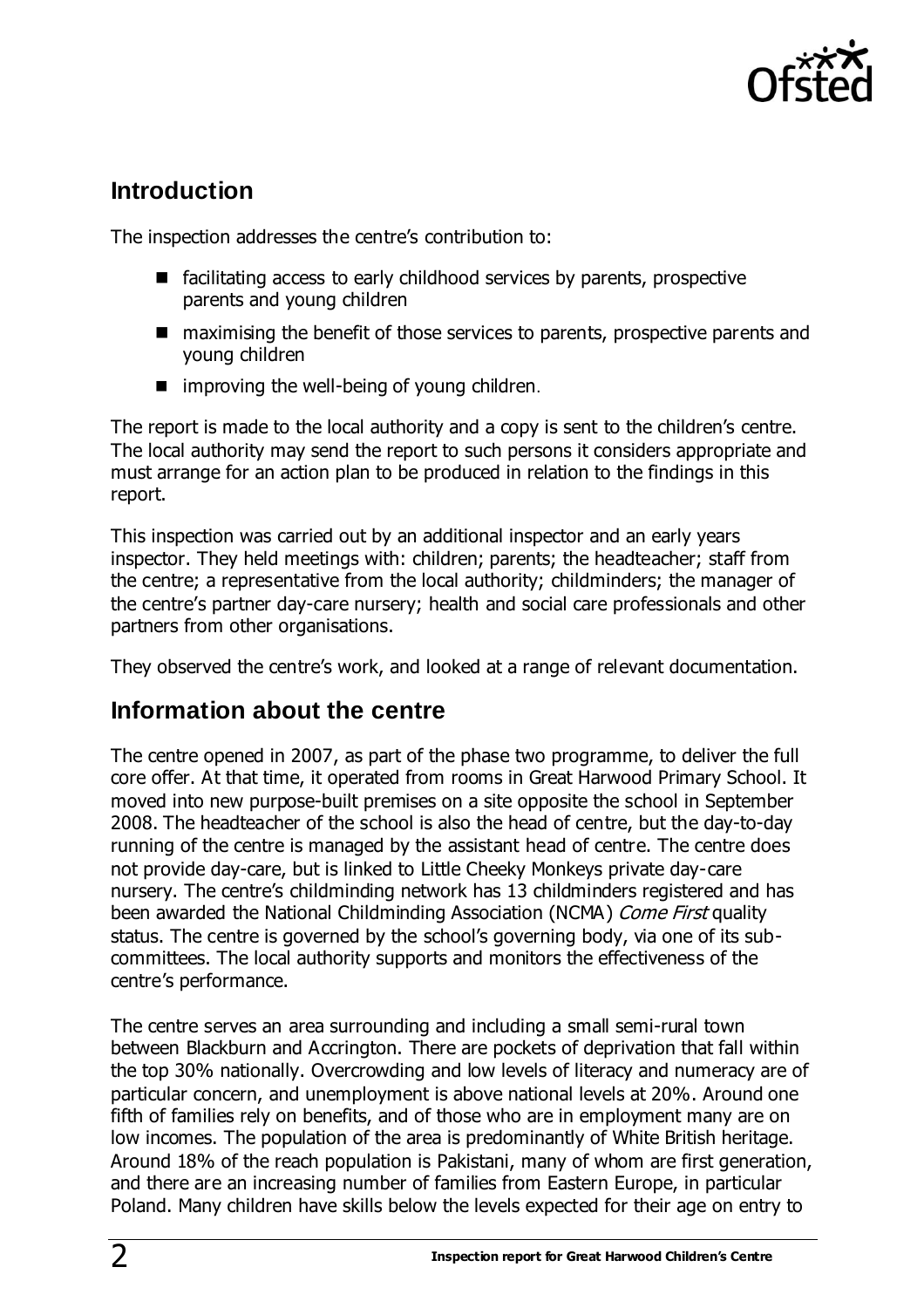

**2**

**2**

the Early Years Foundation Stage, and language skills and levels of understanding are particularly low for the 30% priority group.

## **Inspection judgements**

**Grades: 1 is outstanding, 2 is good, 3 is satisfactory, and 4 is inadequate**

### **Overall effectiveness**

**The effectiveness of the children's centre in meeting the needs of and improving outcomes for users and the wider community**

#### **Capacity for sustained improvement**

**The centre's capacity for sustained improvement, including the quality of its leadership and management**

## **Main findings**

This is a good children's centre that provides effective services for parents and their children. It is an inclusive and welcoming place to visit, and parents speak highly of the support they receive here. The centre has developed rapidly since it opened and the team of staff has grown as a result of the improved attendance and increasing numbers wishing to access its services. The effectiveness with which centre staff assess the needs of parents and families is leading to flexible and tailored provision. This in turn is resulting in good outcomes across a range of groups reflecting the diversity and requirements of its users. The centre is well led and managed by the highly professional and supportive team. Outreach workers have a considerable impact on helping families. The harder-to-reach families benefit particularly because of the persistence of these staff in making contact. Extended services are extremely well-coordinated and developed. Parents are very much involved in providing feedback on the services provided although they are as fully involved in significant decision-making or planning. Similarly, checks are made on systems periodically, but more rigorous quality assurance checks are not so well-established. The subcommittee of governors keeps regular checks on and is supportive of the centre but does not yet fully monitor and challenge the centre on its performance in relation to outcomes.

The centre's capacity to improve and develop further is good. The leadership team have an extremely accurate understanding of their reach area and those who live within it. They also work effectively beyond the immediate community and collaborate well with other agencies and organisations. They work hard to identify gaps in provision so that they might continuously improve their services. As a result, registrations and uptake of activities are on the increase, relationships are positive and integrated work with different partners is going from strength to strength. Ambitious targets are set relating to provision, and performance across outcomes has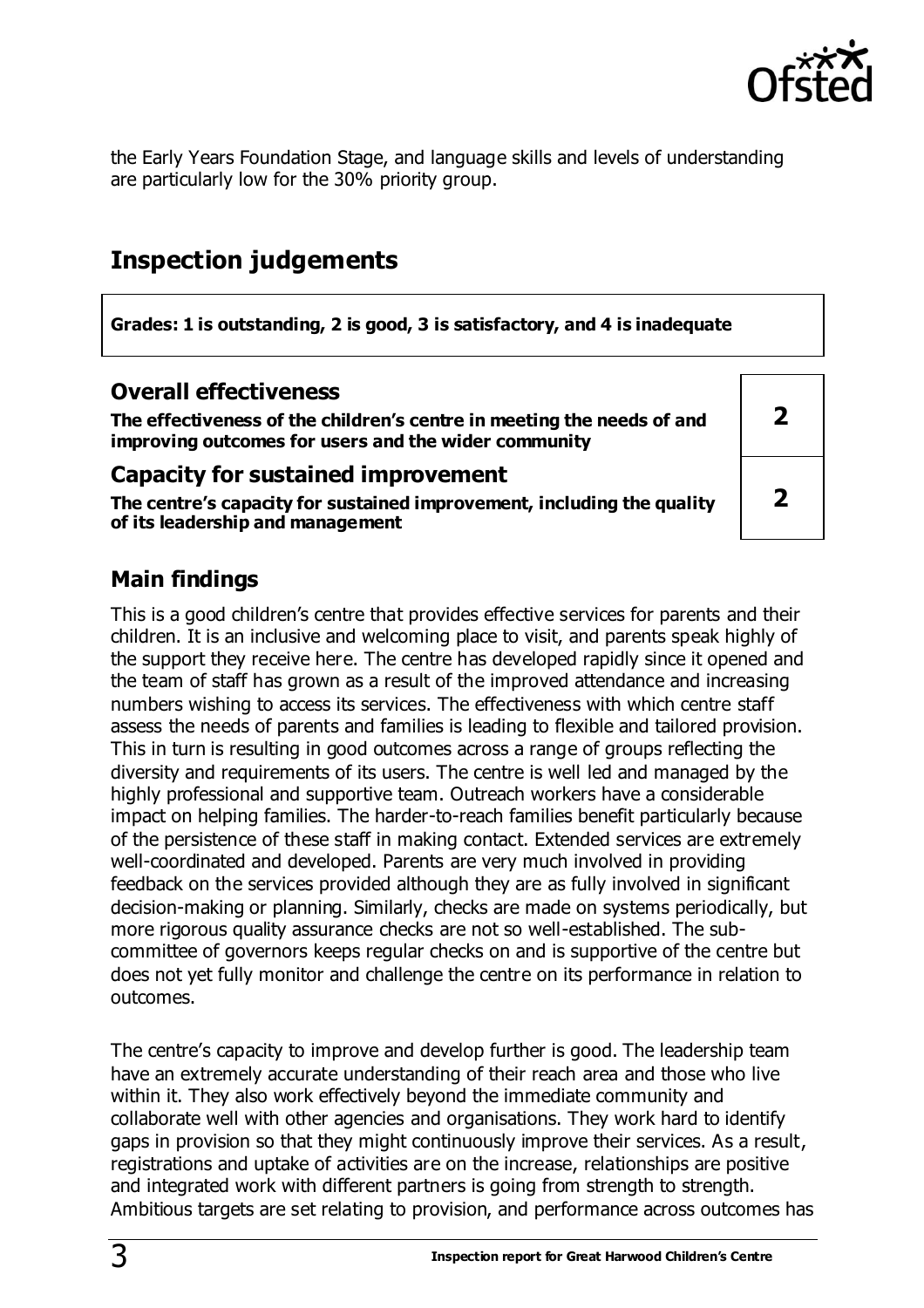

clearly improved. Self-evaluation is not yet rooted in a systematic annual cycle of robust and sophisticated analysis. This means that it is difficult to measure precisely the impact of the centre's work over time or make comparisons between outcomes for different groups of children and adults, for example, the impact of adult training on their future employment. Consequently, it is not possible to fully assess whether the majority of families are demonstrating sufficiently improved outcomes.

Good arrangements are in place to ensure the health, safeguarding and well-being of all who use, visit and work in the centre. Children and adults are responding particularly well to the high quality learning and development opportunities provided by the centre. Levels of engagement are high and there is an increasing demand for activities and other services, such as counselling, advice on tax issues, and parenting classes. Courses in basic skills, some of which are accredited, are particularly popular. The Early Years Foundation Stage curriculum is used effectively, although progress in the areas of learning is not tracked within the centre for its registered children.

### **What does the centre need to do to improve further?**

#### **Recommendations for further improvement**

- Demonstrate that outcomes are improving for the majority of families by:
	- designing more precise measures for all the outcomes across time
	- tracking the impact of learning and development for adults on their longer-term economic well-being
	- monitoring more closely the progress of children in the centre against the five areas of learning in the Early Years Foundation Stage.
- Establish more sophisticated and robust approaches to self-evaluation and improvement planning by:
	- quality assuring all aspects of the centre's work systematically
	- identifying key priorities for improvement by using measurable success criteria
	- involving users more strategically in the planning and decision-making process
	- ensuring that governors understand and carry out their responsibilities to monitor the impact of the centre's work.

#### **How good are outcomes for users? 2**

Outcomes for many young children and their parents are good as a result of the effectiveness of the services, activities and outreach approaches delivered by the centre. However, the lack of precision in the design, collection and analysis of data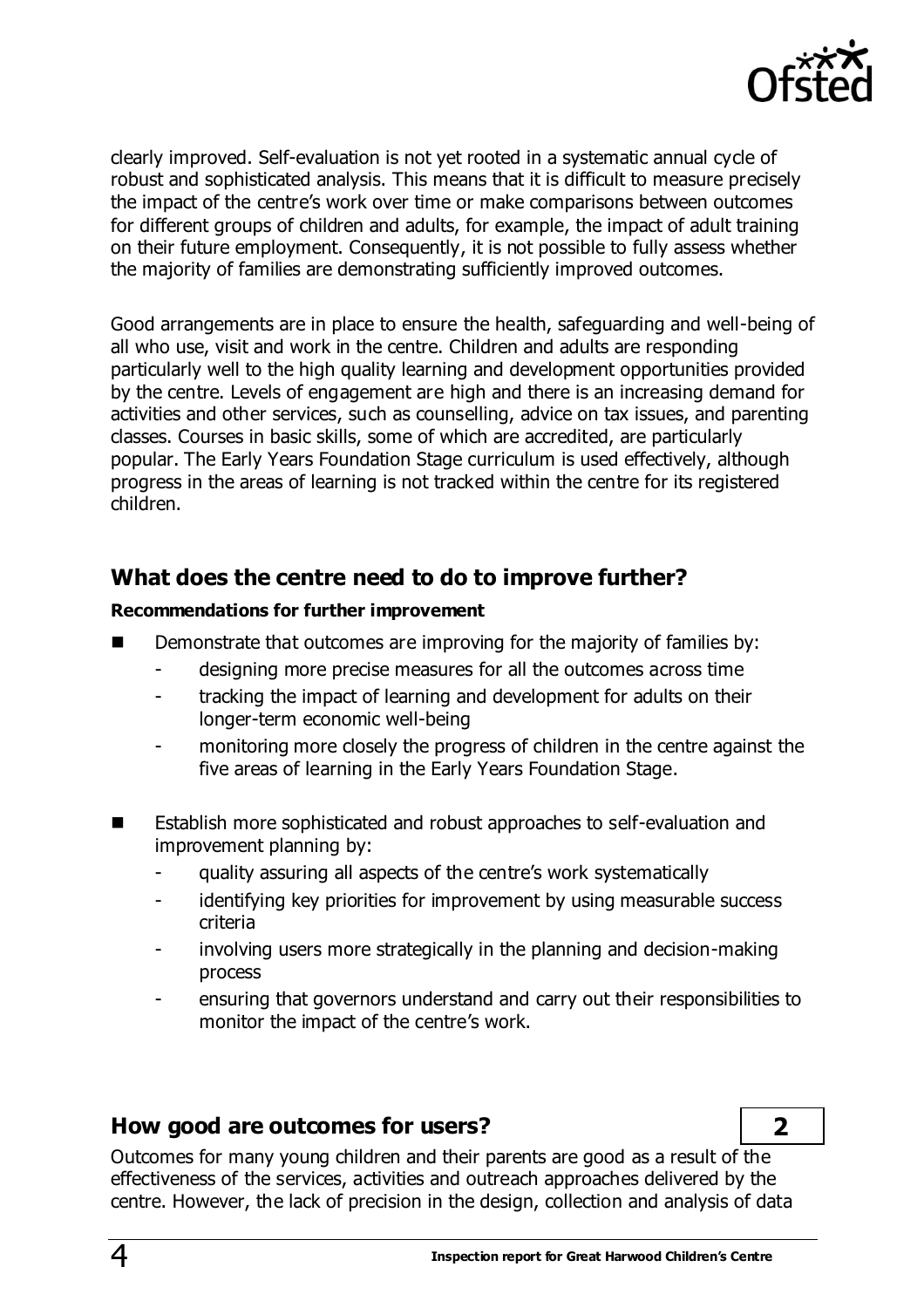

means there is an insufficiently clear picture of the extent to which this affects the majority of families.

The information gathered from partners indicates that an increasing number of families are improving their healthy lifestyles through raised awareness and a clearer understanding of what is required and why. Referrals to national health service (NHS) dentists are increasing and more families are adopting better dental hygiene practices. Parents say they are eating more healthily as a result of the cookery and nutrition classes. The number of physical activities provided, such as baby swimming, has been increased to combat obesity levels and participation rates are rising, although it is not clear whether this is having an impact on children's weight.

Parents and children are effectively safeguarded at the centre and say they feel safe there. Their awareness of safety issues in the home has improved For example, 17 families have installed smoke alarms this year following guidance from the centre. The number of road traffic accidents in the reach area is considerably lower than in the wider district, and the number of admissions to hospital for children's injuries has fallen this year. Children who are subject to the Common Assessment Framework (CAF) are well-supported and make good progress. The number of children on child protection plans has been reduced to zero, but services continue to help families where there have been concerns previously in order to provide stability and support. This proactive approach is effective in preventing the recurrence of incidents and helps to embed the work of the centre in the longer term. There are no looked-after children within the reach area currently. Structured parenting courses are helping parents to improve the behaviour of their children, and the positive impact of this was very evident during observations by inspectors. Parents who are experiencing change or other difficulties feel extremely well-supported. One mother who had recently moved into the area said to inspectors that the centre had been a 'lifeline' to her and her family.

Parents and children alike all visibly enjoy learning at the centre. One parent commented about her son: 'He absolutely loves coming here and he used to be very shy.' Inspectors observed many children engaging enthusiastically in learning at the centre and at the local library. It was notable that they were very absorbed in the activities and behaviour was good as a result. This is helping them develop positive attitudes to learning in preparation for school and scores at the end of the Early Years Foundation Stage in the five schools within the reach areas have risen during the last two years. The centre users and staff are clearly a cohesive community where relationships are constructive and new friendships have blossomed within and across cultures.

Learning outcomes for parents are particularly good and an increasing number are successfully achieving National Vocational Qualifications (NVQs) through the centre. One parent was clearly appreciative when she told an inspector: 'I didn't do GCSEs at school and the centre has given me a second chance.' Parents also told inspectors that they are benefitting from the Jobcentre Plus link and support with job applications. Parents are increasingly engaging with and contributing to the centre,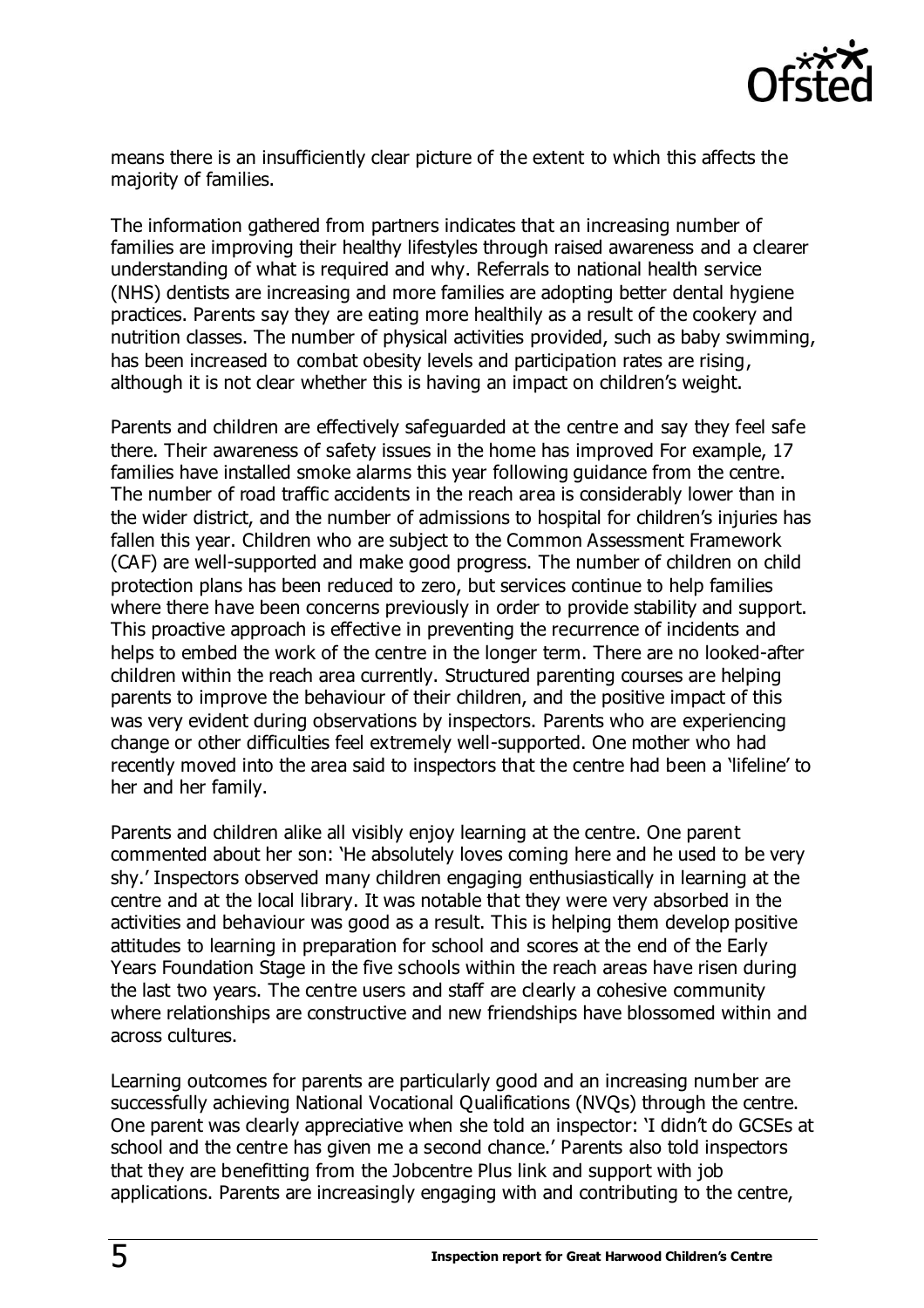

for example, one group of mothers is currently being trained to be centre volunteers. They are keen to communicate their views do so willingly and are listened to. However, they do not currently have sufficient opportunities to contribute more strategically to influence the further development of the centre's work.

These are the grades for the outcomes for users

| The extent to which children, including those from vulnerable groups,<br>are physically, mentally and emotionally healthy and families have<br>healthy lifestyles       | $\overline{\mathbf{2}}$ |
|-------------------------------------------------------------------------------------------------------------------------------------------------------------------------|-------------------------|
| The extent to which children are safe and protected, their welfare<br>concerns are identified and appropriate steps taken to address them                               | $\overline{\mathbf{2}}$ |
| The extent to which all users enjoy and achieve educationally and in<br>their personal and social development                                                           | 2                       |
| The extent to which children engage in positive behaviour and develop<br>positive relationships and users contribute to decision-making and<br>governance of the centre | $\overline{\mathbf{2}}$ |
| The extent to which children are developing skills for the future and<br>parents are developing economic stability and independence including<br>access to training     | $\overline{\mathbf{2}}$ |

## **How good is the provision? 2**

The centre provides a wide variety of activities and services to match the needs of its many users. The staff consider carefully what is needed through different types of assessments and by evaluations of the provision. They listen well to parents and are responsive to their requests. As a result, relationships between staff and users are extremely positive and trusting, and participation rates are good and improving. However, analysis is not sufficiently refined to assess the extent to which needs are being met across specific groups. Outreach workers are proactive and highly effective in targeting the top 30% of families, and good inter-agency working with other partners leads to appropriate strategic referrals for services, such as the baby clinic, breastfeeding support and counselling. Some efforts have been made to engage harder-to-reach groups, with mixed results because approaches have not always been evaluated to establish if there might be alternative methods. Some fathers say they do feel part of the centre but would welcome more opportunities to meet as a group. A particular strength of the centre's work is the way in which learning and development are driven by high aspirations for and expectations of their users. High quality training opportunities are available, some of which are accredited by other agencies. Parents have responded well to this and the numbers requesting training are growing. One parent said to an inspector: 'Maths and English are fantastic! I am loving every minute of it!' Another parent described what a difference the English as a Second Language classes had made to her ability to relate to others, reducing her sense of isolation. The Top Ten Tips for Parents course has been particularly successful and many parents were able to tell inspectors how this had impacted on their children's well-being. For example, one parent explained how she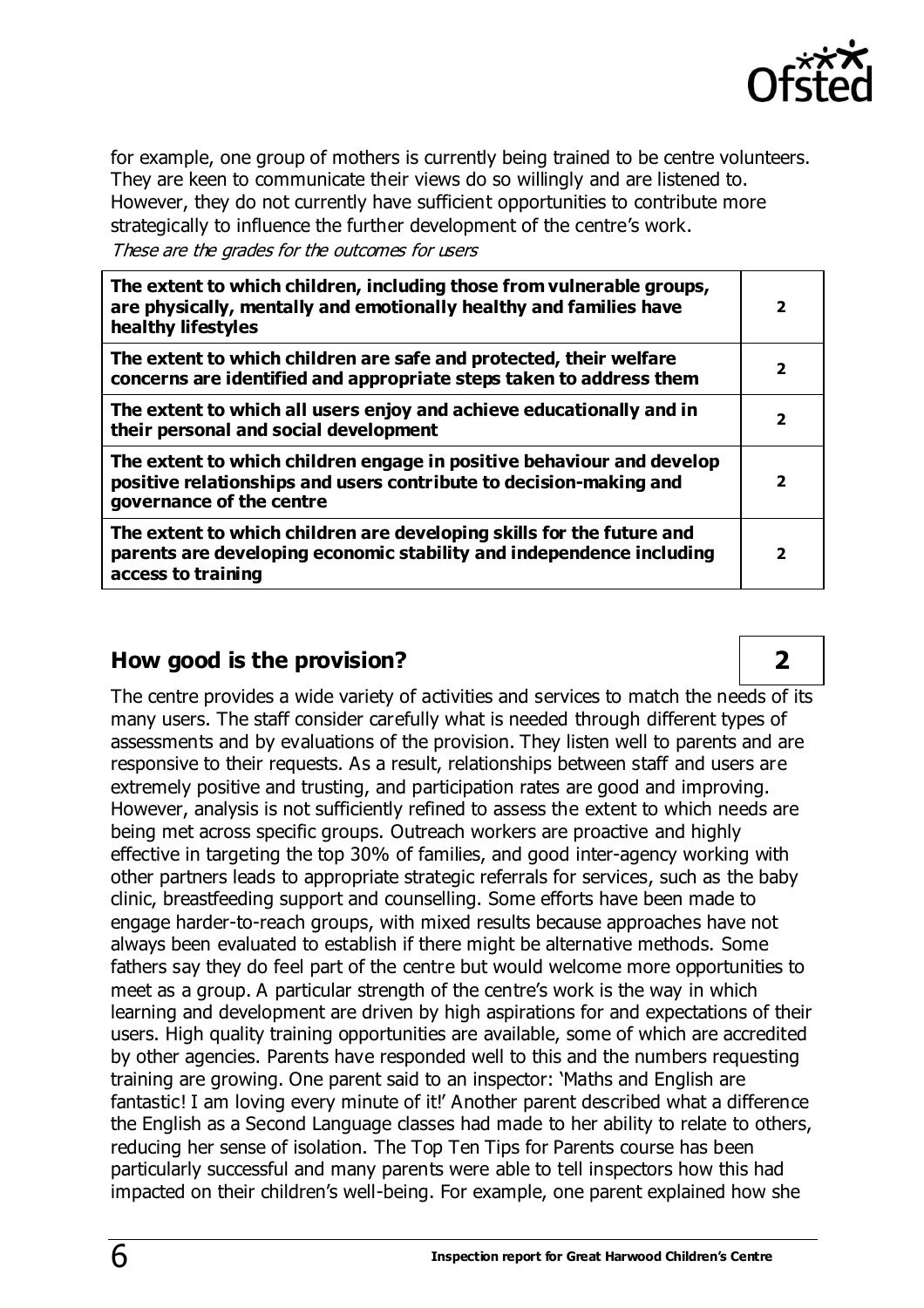

felt much more confident to take her child to the supermarket because she knows now how to divert tantrums by involving her in the shopping activities. The centre collects feedback from parents about courses but does not gather ongoing information to monitor the impact of learning on employment and skills. The centre provides good provision for children through well-planned learning opportunities within the centre and its grounds. The Early Years Foundation Stage curriculum is used effectively to guide planning and high levels of engagement and enjoyment were observed during the inspection. Parents also benefit from being encouraged to promote learning through play with their children at the centre. The centre does not track the progress of children across the five areas of learning, so planning of centre activities does not arise directly from assessments of children's learning needs. However, individual children have been supported well in the past with one-to-one learning when specific needs have arisen. Other partners are deployed to extend the range of learning for children and the impact of this was clearly demonstrated by the babies singing joyfully at the Kindermusik class! Similarly, the provision is further expanded by the use of locations, such as the local library which engages other users in the wider community. Links are also made with other children's centres in order to build further capacity for provision. Subsidised educational visits further afield for families enrich the experiences of children and parents alike. The quality of care, guidance and support is good and as a result, families feel very well-supported. The good coordination of multi-agency working and careful attention to meeting the needs of different groups ensures that all registered users feel that their needs are well-met in a safe and supportive environment.

These are the grades for the quality of provision.

| The effectiveness of the assessment of the needs of children, parents<br>and other users                                   | 2 |
|----------------------------------------------------------------------------------------------------------------------------|---|
| The extent to which the centre promotes purposeful learning,<br>development and enjoyment for all users                    | 2 |
| The extent to which the range of services, activities and opportunities<br>meet the needs of users and the wider community | 2 |
| The quality of care, guidance and support offered to users within the<br>centre and the wider community                    |   |

## **How effective are the leadership and management? 2**

The centre is well led and managed and provides good value for money. Selfevaluation is accurate and informs the ongoing planning and development of the centre, although the views of users are used to inform operational rather than more strategic improvements. Resources are well organised and of high quality. The environment is clean, orderly and enhanced with thoughtful and carefully presented displays, including displays of children's work. Good information is also available for users in a variety of formats. One parent commented to an inspector: 'I feel so relaxed and welcome when I come here.' Staff work as a cohesive and enthusiastic team and ambitions are high to provide good outcomes for their users. Safeguarding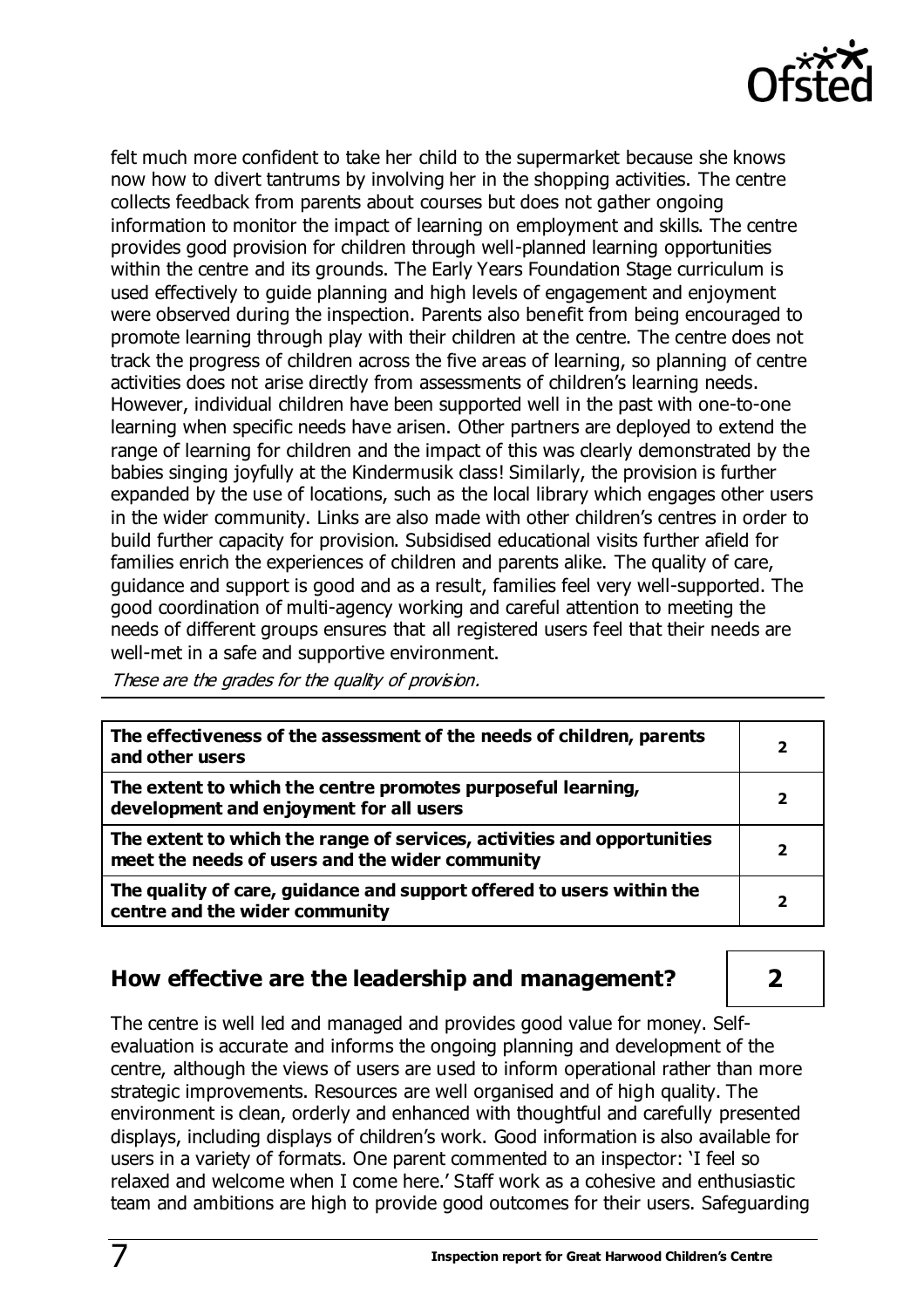

arrangements are good, including secure systems between different agencies and effective training for parents as well as staff. Recruitment and vetting procedures are rigorous and visitors to the centre are checked appropriately. Required policies and procedures are in place, although quality assurance systems are not sufficiently advanced or regular to identify where further improvements might be made. Early intervention strategies and effective referral systems ensure that children are securely protected and much successful work has been carried out with families involved in domestic violence.

Senior leaders have a determined ambition for providing the best services for its users. They are responsive to needs on an individual level, although the more strategic use of information is in the early stages of development. Plans for improvement are thorough and consider all outcomes, but the lack of measurable success criteria means that priorities and progress are not as clear as they might otherwise be. The centre is highly inclusive and a positive multicultural ethos emanates throughout. Similarly, meeting the needs of those with disabilities or additional needs is a high priority. One father commented to an inspector: 'My child has a medical problem and the staff have really helped and supported us through a difficult time.' Staff work tirelessly to ensure that all registered users have equal opportunities to access relevant services. They are responsive to needs, often adapting activities when needed. For example, the appointment of a bilingual outreach worker has greatly enhanced the impact of the centre's work on children and parents speaking English as an additional language. However, the lack of accurate comparative data is currently impeding the centre's ability to identify whether gaps between groups are narrowing sufficiently well because precise measures are not collated and compared from year to year

Partnerships are strong across private, public and voluntary sectors. The childminding network is exemplary, a considerable number of individual childminders have improved their ratings in Ofsted inspections from satisfactory to good since joining the network and two are now enrolled on foundation degree courses. Similarly, the partnership with Little Cheeky Monkeys day-care nursery has led to improved practice and outcomes. The centre is extremely well-supported by the local authority who also provide suitably challenging conversations to help the centre further improve its services. Training and guidance provided by the local authority are extremely good, and much work has been carried out recently to improve the efficiency and value of data transfer. The sub-committee of governors keep regular checks on the centre, particularly finance, staffing and buildings, via termly reports received from the headteacher. They then report to the full governing body. Meetings are efficiently recorded. Members take a keen interest in the services provided by the centre but there is limited evidence that they monitor or challenge the impact on outcomes.

These are the grades for leadership and management

**The extent to which governance, accountability, professional supervision and day to day management arrangements are clear and <sup>2</sup>**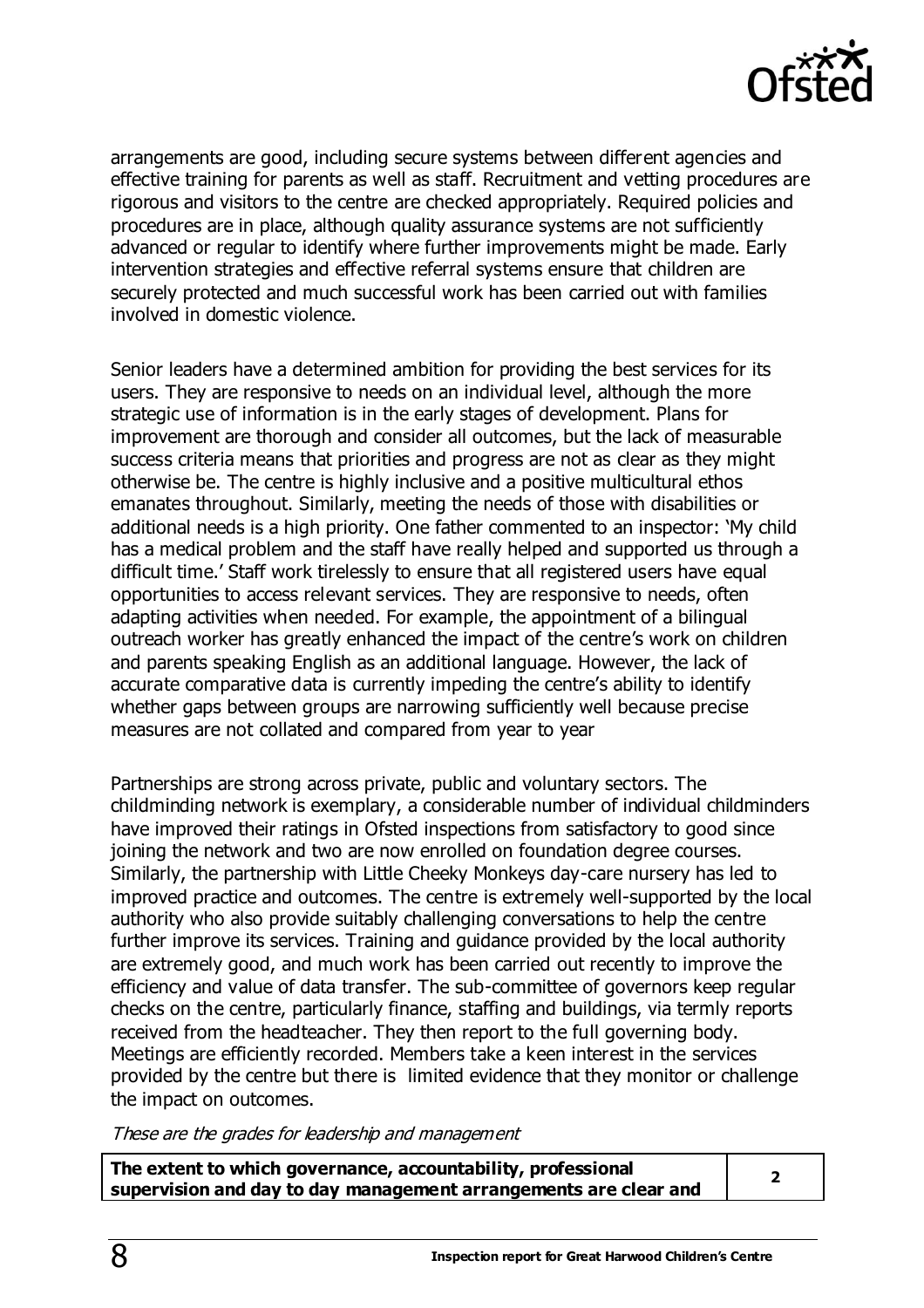

| understood                                                                                                                                                         |                          |
|--------------------------------------------------------------------------------------------------------------------------------------------------------------------|--------------------------|
| The extent to which ambitious targets drive improvement, provision is<br>integrated and there are high expectations for users and the wider<br>community           | $\overline{\phantom{a}}$ |
| The extent to which resources are used and managed efficiently and<br>effectively to meet the needs of users and the wider community                               | $\mathbf{z}$             |
| The extent to which equality is promoted and diversity celebrated,<br>illegal or unlawful discrimination is tackled and the centre fulfils its<br>statutory duties | $\overline{\phantom{a}}$ |
| The effectiveness of the centre's policy, procedures and work with key<br>agencies in safeguarding children and, where applicable, vulnerable<br>adults            | $\overline{\phantom{a}}$ |
| The extent to which evaluation is used to shape and improve services<br>and activities                                                                             | $\overline{2}$           |
| The extent to which partnerships with other agencies ensure the<br>integrated delivery of the range of services the centre has been<br>commissioned to provide     | $\overline{2}$           |
| The extent to which the centre supports and encourages the wider<br>community to engage with services and uses their views to develop<br>the range of provision    | $\mathbf{2}$             |

Any complaints about the inspection or the report should be made following the procedures set out in the guidance 'Complaining about inspections', which is available from our website: [www.ofsted.gov.uk.](http://www.ofsted.gov.uk/) If you would like us to send you a copy of the guidance, please telephone 0300 123 1231, or email [enquiries@ofsted.gov.uk.](mailto:enquiries@ofsted.gov.uk)

## **Summary for centre users**

We inspected Great Harwood Children's Centre on 7 and 8 February. We have judged the centre to be good. You were very helpful in answering our questions and we enjoyed listening to your views and ideas. Thank you very much for coming in to see us.

The centre provides a good range of services and activities. The staff listen to you carefully so that they can adapt and change things if needed. You told us that many of the courses have helped you a lot. The Top Ten Tips for Parents course has really made a big difference. We think it is brilliant that so many of you are improving your basic skills in literacy and numeracy. Some of you told us how you are eating more healthily at home. Others are taking more exercise to become healthier.

We were also impressed with the way your children were enjoying the learning activities at the centre. Those babies really can sing and dance! In the crèche, the